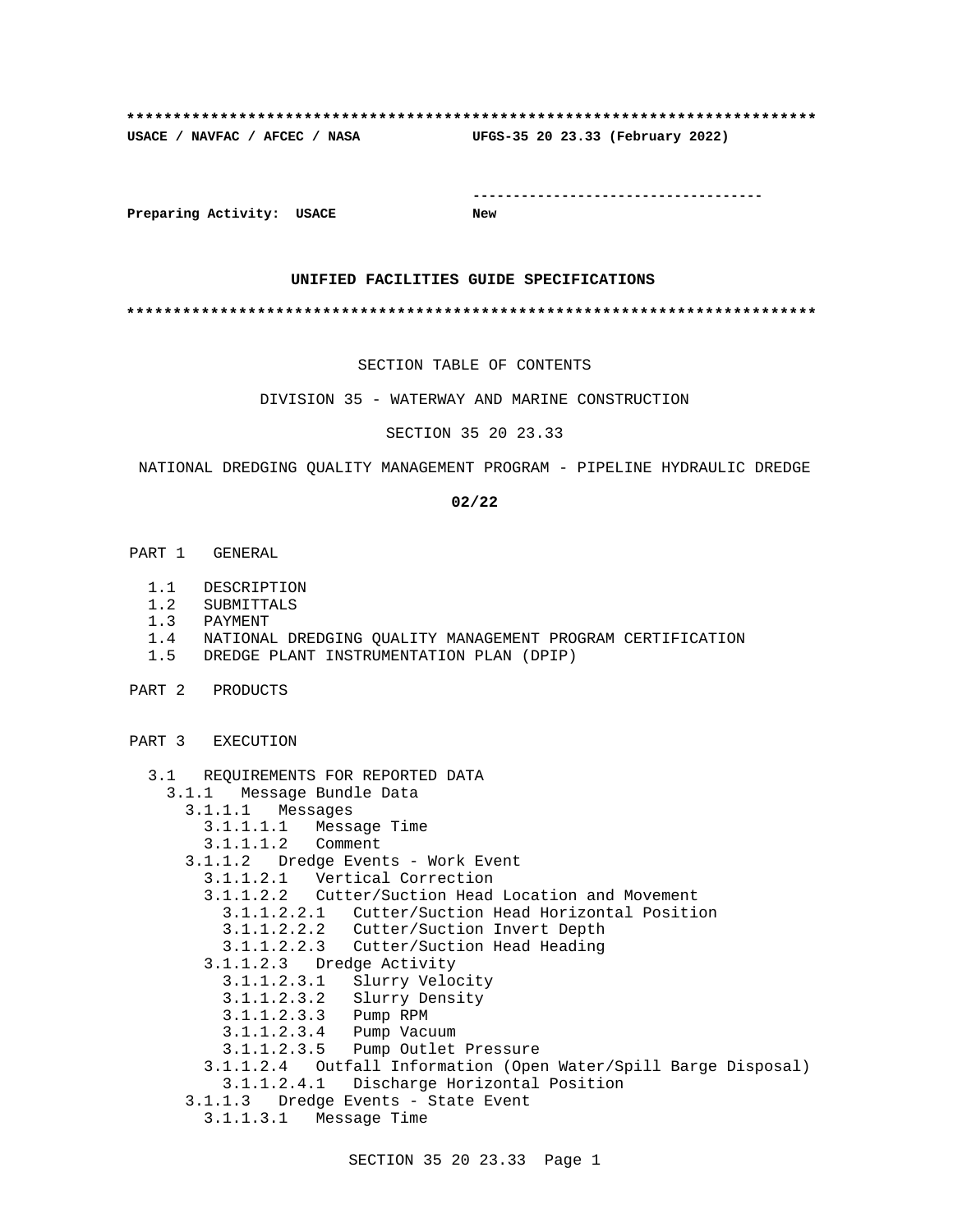- 3.1.1.3.2 Contract Event 3.1.1.3.2.1 Contract Number 3.1.1.3.2.2 Contract Start and End 3.1.1.3.3 Tide Station/River Stage Gage Event 3.1.1.3.3.1 Station Name 3.1.1.3.4 Length of Pipe Event 3.1.1.3.4.1 Floating Pipe 3.1.1.3.4.2 Submerged Pipe 3.1.1.3.4.3 Shore Pipe 3.1.1.3.5 Booster Pump 3.1.1.3.5.1 Number of Booster Pumps 3.1.1.3.6 Dredge Advance 3.1.1.3.7 Outfall Information 3.1.1.3.7.1 Discharge Location 3.1.1.3.7.2 Discharge Horizontal Position 3.1.1.3.7.3 Discharge Outfall Heading 3.1.1.3.7.4 Discharge Pipe Elevation 3.1.1.3.8 Non-effective Work Event 3.1.1.3.8.1 Non-effective Work Interval 3.1.1.3.8.2 Dredge Function Code 3.1.1.3.8.3 Additional Comments 3.2 NATIONAL DREDGING QUALITY MANAGEMENT PROGRAM SYSTEM REQUIREMENTS 3.2.1 Computer Requirements 3.2.2 Software 3.2.3 UPS 3.2.4 Internet Access 3.2.5 Data Routing Requirements 3.3 DREDGE MONITORING DATA 3.3.1 General 3.3.2 Data Measurement Frequency 3.3.2.1 Work Event Messages 3.3.2.2 State Event Messages
	- 3.3.3 Parameter Transmission to the Web Service
	- 3.3.4 Contractor Data Backup
- 3.4 PERFORMANCE REQUIREMENTS
- 3.5 LIST OF ITEMS TO BE PROVIDED BY THE CONTRACTOR
- -- End of Section Table of Contents --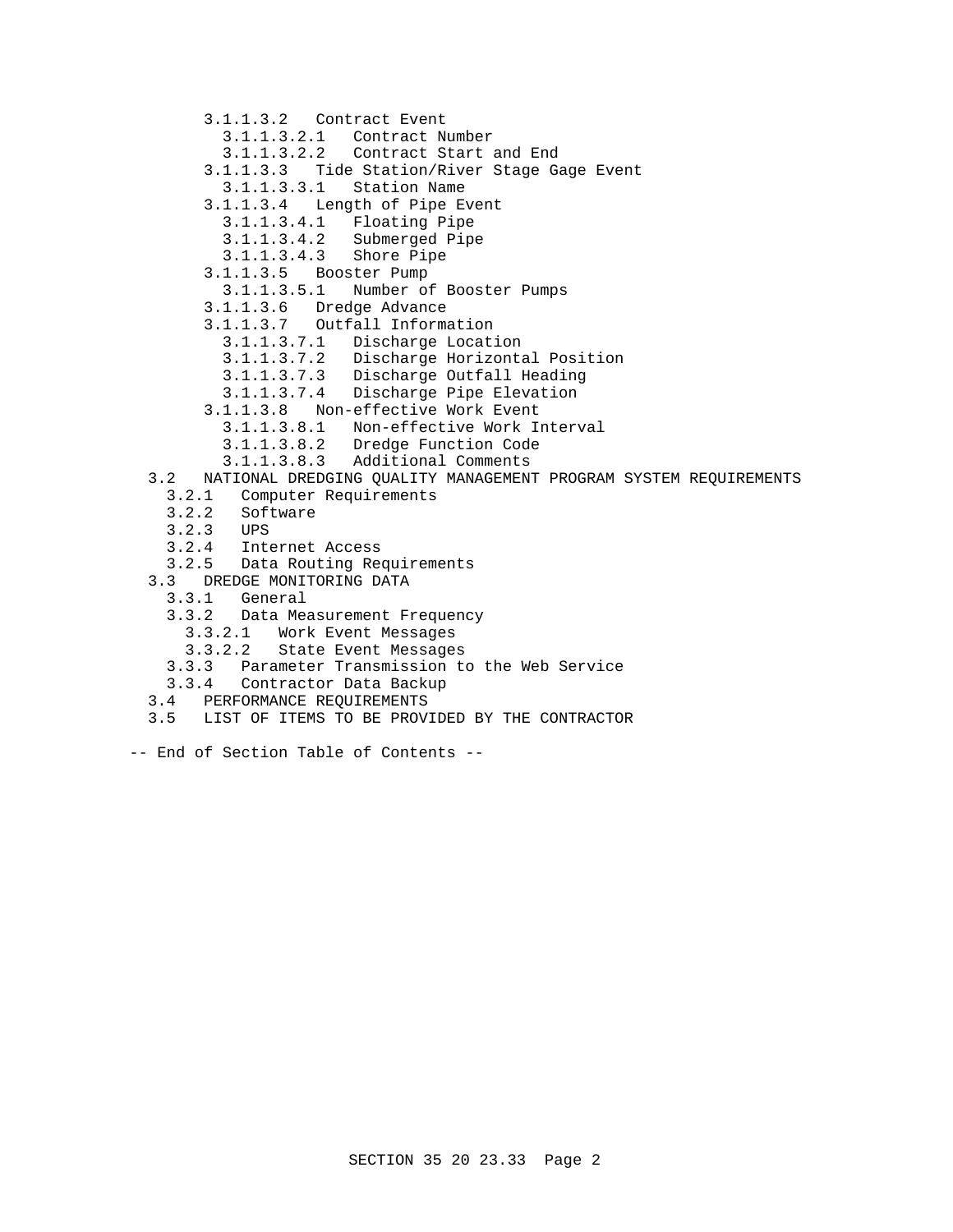**\*\*\*\*\*\*\*\*\*\*\*\*\*\*\*\*\*\*\*\*\*\*\*\*\*\*\*\*\*\*\*\*\*\*\*\*\*\*\*\*\*\*\*\*\*\*\*\*\*\*\*\*\*\*\*\*\*\*\*\*\*\*\*\*\*\*\*\*\*\*\*\*\*\* USACE / NAVFAC / AFCEC / NASA UFGS-35 20 23.33 (February 2022)**

**------------------------------------**

**Preparing Activity: USACE New**

#### **UNIFIED FACILITIES GUIDE SPECIFICATIONS**

#### **\*\*\*\*\*\*\*\*\*\*\*\*\*\*\*\*\*\*\*\*\*\*\*\*\*\*\*\*\*\*\*\*\*\*\*\*\*\*\*\*\*\*\*\*\*\*\*\*\*\*\*\*\*\*\*\*\*\*\*\*\*\*\*\*\*\*\*\*\*\*\*\*\*\***

### SECTION 35 20 23.33

NATIONAL DREDGING QUALITY MANAGEMENT PROGRAM - PIPELINE HYDRAULIC DREDGE **02/22**

#### **\*\*\*\*\*\*\*\*\*\*\*\*\*\*\*\*\*\*\*\*\*\*\*\*\*\*\*\*\*\*\*\*\*\*\*\*\*\*\*\*\*\*\*\*\*\*\*\*\*\*\*\*\*\*\*\*\*\*\*\*\*\*\*\*\*\*\*\*\*\*\*\*\*\***

**NOTE: This guide specification covers the requirements for the National Dredging Quality Management Program for pipeline hydraulic dredging.**

**Adhere to** UFC 1-300-02 **Unified Facilities Guide Specifications (UFGS) Format Standard when editing this guide specification or preparing new project specification sections. Edit this guide specification for project specific requirements by adding, deleting, or revising text. For bracketed items, choose applicable item(s) or insert appropriate information.**

**Remove information and requirements not required in respective project, whether or not brackets are present.**

**Comments, suggestions and recommended changes for this guide specification are welcome and should be submitted as a** Criteria Change Request (CCR)**. \*\*\*\*\*\*\*\*\*\*\*\*\*\*\*\*\*\*\*\*\*\*\*\*\*\*\*\*\*\*\*\*\*\*\*\*\*\*\*\*\*\*\*\*\*\*\*\*\*\*\*\*\*\*\*\*\*\*\*\*\*\*\*\*\*\*\*\*\*\*\*\*\*\***

#### PART 1 GENERAL

#### 1.1 DESCRIPTION

The work under this contract requires use of the National Dredging Quality Management Program (DQM)to monitor the dredge's status at all times during the contract and to manage data history.

This performance-based specification section identifies the minimum required output and the precision and instrumentation requirements. The requirements may be satisfied using equipment and technical procedures selected by the Contractor.

#### 1.2 SUBMITTALS

# **\*\*\*\*\*\*\*\*\*\*\*\*\*\*\*\*\*\*\*\*\*\*\*\*\*\*\*\*\*\*\*\*\*\*\*\*\*\*\*\*\*\*\*\*\*\*\*\*\*\*\*\*\*\*\*\*\*\*\*\*\*\*\*\*\*\*\*\*\*\*\*\*\*\* NOTE: Review Submittal Description (SD) definitions**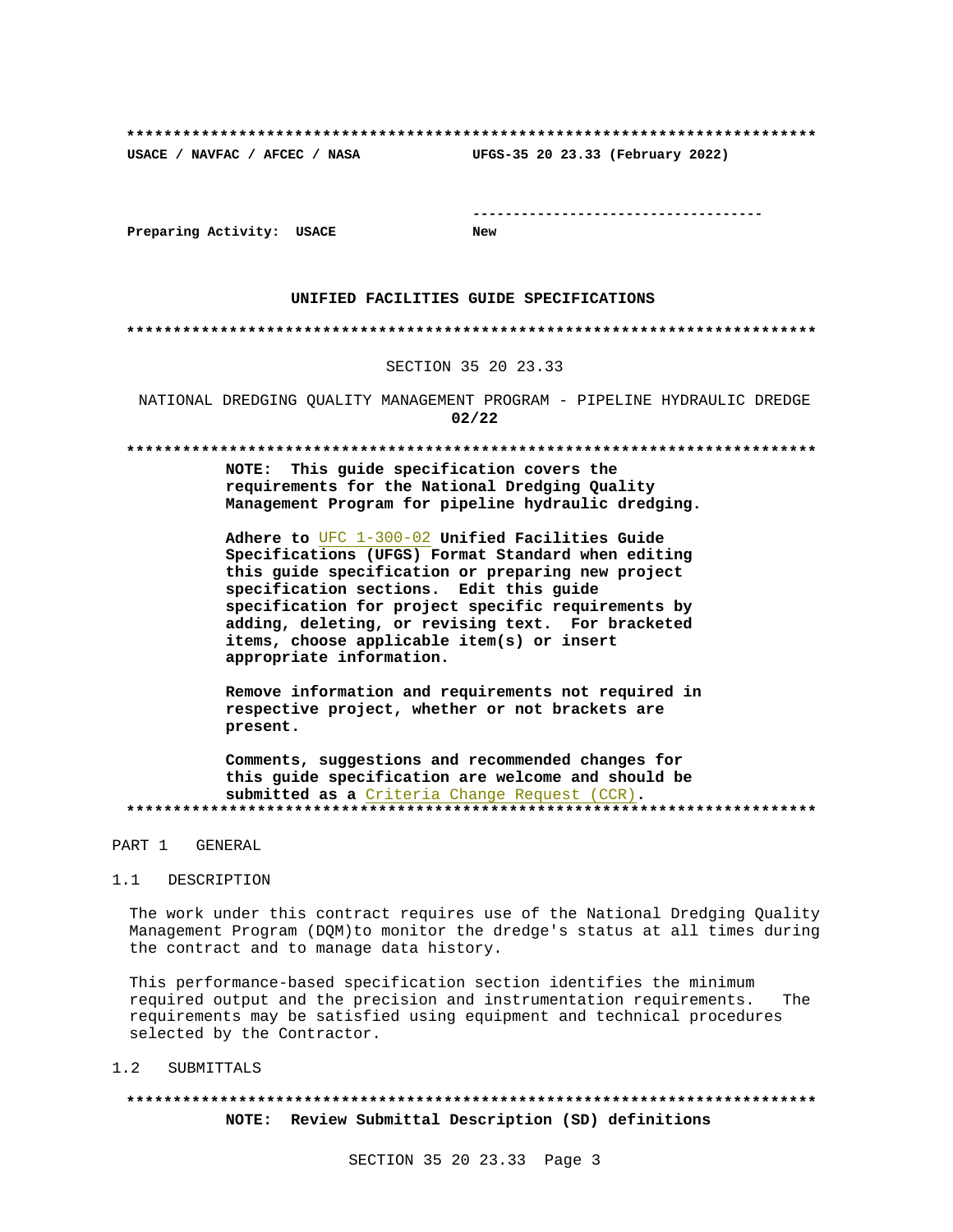**in Section 01 33 00 SUBMITTAL PROCEDURES and edit the following list, and corresponding submittal items in the text, to reflect only the submittals required for the project. The Guide Specification technical editors have classified those items that require Government approval, due to their complexity or criticality, with a "G". Generally, other submittal items can be reviewed by the Contractor's Quality Control System. Only add a "G" to an item, if the submittal is sufficiently important or complex in context of the project.**

**For Army projects, fill in the empty brackets following the "G" classification, with a code of up to three characters to indicate the approving authority. Codes for Army projects using the Resident Management System (RMS) are: "AE" for Architect-Engineer; "DO" for District Office (Engineering Division or other organization in the District Office); "AO" for Area Office; "RO" for Resident Office; and "PO" for Project Office. Codes following the "G" typically are not used for Navy, Air Force, and NASA projects.**

**The "S" classification indicates submittals required as proof of compliance for sustainability Guiding Principles Validation or Third Party Certification and as described in Section 01 33 00 SUBMITTAL PROCEDURES.**

**Choose the first bracketed item for Navy, Air Force and NASA projects, or choose the second bracketed item for Army projects. \*\*\*\*\*\*\*\*\*\*\*\*\*\*\*\*\*\*\*\*\*\*\*\*\*\*\*\*\*\*\*\*\*\*\*\*\*\*\*\*\*\*\*\*\*\*\*\*\*\*\*\*\*\*\*\*\*\*\*\*\*\*\*\*\*\*\*\*\*\*\*\*\*\***

Government approval is required for submittals with a "G" or "S" classification. Submittals not having a "G" or "S" classification are [for Contractor Quality Control approval.][for information only. When used, a code following the "G" classification identifies the office that will review the submittal for the Government.] Submit the following in accordance with Section 01 33 00 SUBMITTAL PROCEDURES:

### SD-07 Certificates

National Dredging Quality Management Program Certification,  $[\underline{\hspace{1cm}}]$  District;  $G[\begin{matrix} \end{matrix}$   $[\begin{matrix} \underline{\hspace{1cm}} \end{matrix}]]$ 

### 1.3 PAYMENT

Separate payment for installation, operation, and maintenance of the DQM-certified system as specified herein for the duration of the dredging operations is not allowed; all costs in connection therewith are considered a subsidiary obligation of the Contractor and are covered under the contract unit price for dredging in the bidding schedule.

#### 1.4 NATIONAL DREDGING QUALITY MANAGEMENT PROGRAM CERTIFICATION

The Contractor is required to have a current certification from the DQM Program for the cutter/suction head hydraulic dredge instrumentation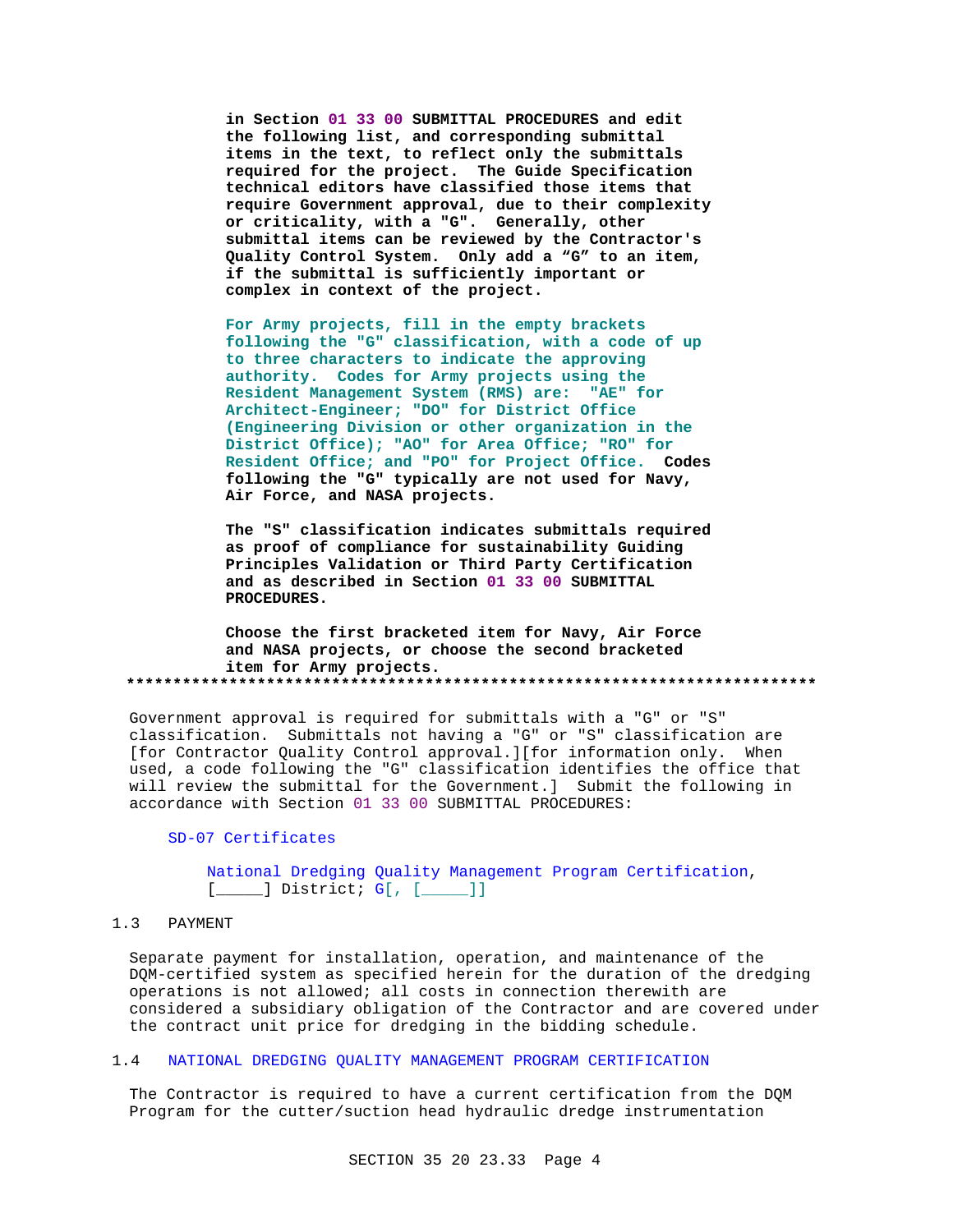system to be used under this contract. Standard Operating Procedures (SOP) and criteria for certification are presented on the DQM website at https://dqm.usace.army.mil.

### 1.5 DREDGE PLANT INSTRUMENTATION PLAN (DPIP)

The Contractor must have a digital copy of the Dredge Plant Instrumentation Plan (DPIP) on file with the DQM Support Center. While working on site, the Contractor must also maintain on the dredge a copy of the DPIP, which is easily accessible to Government personnel at all times. This document must accurately describe the sensors used, the configuration of the system, how sensor data will be collected, how quality control on the data will be performed, and how the sensors/data-reporting equipment will be calibrated and repaired if it fails. A description of the computed dredge-specific data and how the sensor data will be transmitted to the DQM database will also be included. Prior to the start of work, the Contractor must submit to the DQM Support Center any addendum or modifications made to the plan subsequent to its original submission. Requirements and a template for the DPIP are available on the DQM website at https://dqm.usace.army.mil.

### PART 2 PRODUCTS

Not used.

### PART 3 EXECUTION

#### 3.1 REQUIREMENTS FOR REPORTED DATA

Provide, operate, and maintain all hardware and software to meet these specifications. The Contractor is also responsible for the replacement, repair, and calibration of the sensors and other necessary data acquisition equipment needed to supply the required data. Document and complete the procedure to complete a repair as soon as practical. If repair is not possible within two business days of any sensor failure, submit a plan and timeline to complete the repair. Upon completion of a repair, replacement, installation, modification, or calibration, notify the Contracting Officer's Representative (COR). The COR may request recalibration of the sensors or other hardware components at any time during the contract as deemed necessary.

Keep a log of sensor repair, replacement, installation, modification, and calibration in the dredge's onboard copy of the DPIP. The log must contain a three-year history of sensor maintenance, including the time of the sensor failures (and subsequent repairs), the time and results of sensor calibrations, the time of sensor replacements, and the time that backup sensor systems were initiated to provide the required data. It must also contain the name of the person responsible for the sensor work. Install sensors that are capable of collecting parameters within the specified accuracies and resolutions indicated in the following subparagraphs and transmit these parameters to the DQM database. Transmit all data in JSON message bundles. Each bundle can contain multiple message types. Transmit sensor data as work event messages, and transmit data which relates to the operational state of the dredge or its sensors as state event messages. (See paragraph PARAMETER TRANSMISSION TO THE WEB SERVICE.)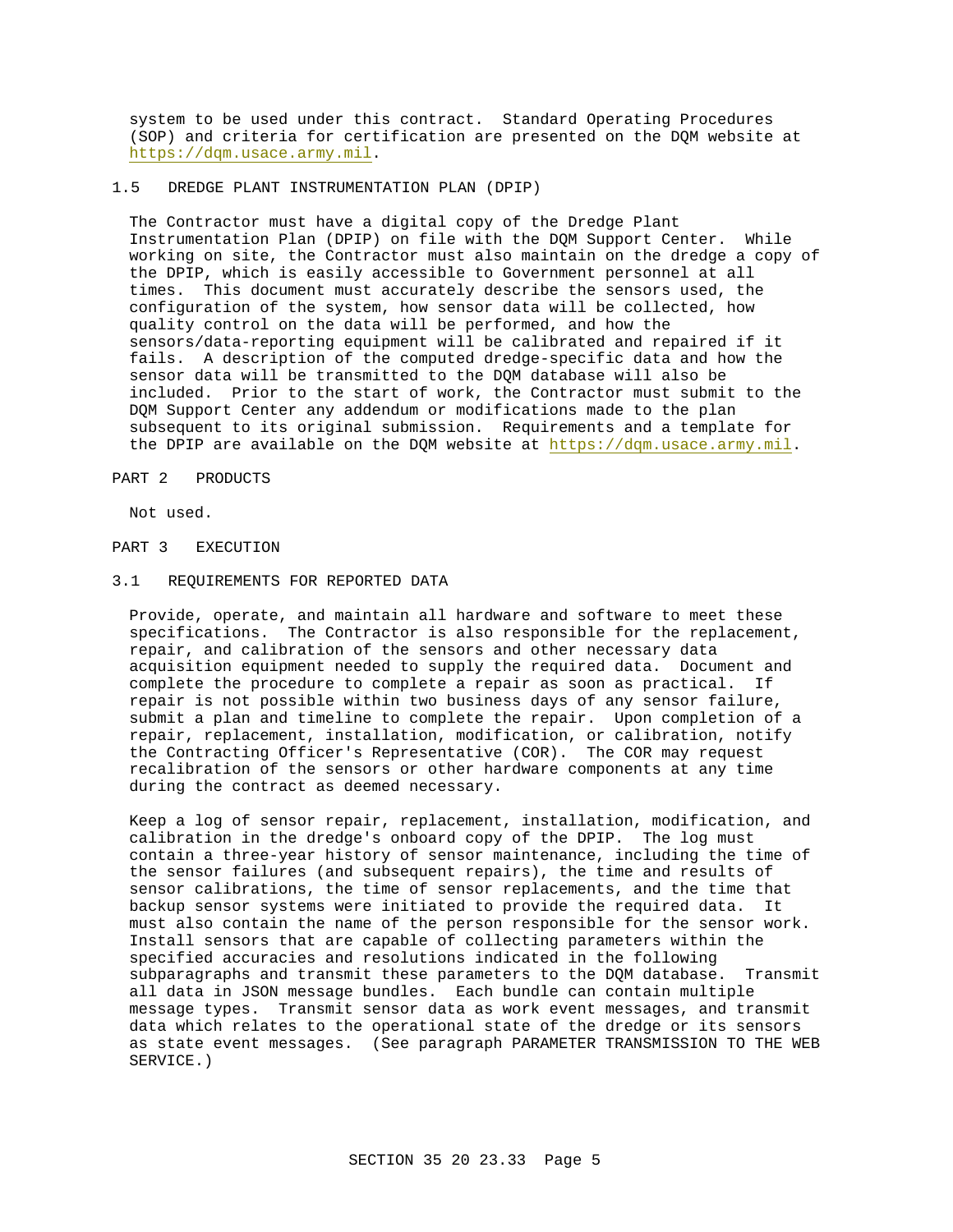### 3.1.1 Message Bundle Data

Every message bundle must contain descriptive data that relates the message to a given dredge plant and date/time. Identify the start of a message bundle by the tag "DQM\_data".

### 3.1.1.1 Messages

Messages contain operational data that populates the DQM database for a dredge plant. A message must consist of an event type and its associated data (as defined in paragraph DREDGE EVENTS - WORK EVENT and paragraph DREDGE EVENTS - STATE EVENT), a date/time stamp indicating when the event occurred or started, and a comment providing clarification or metadata about the situation. There are multiple event types, but they all fall into one of two categories - work events and state events.

#### 3.1.1.1.1 Message Time

In a work event message, message time is the date and time that the data is collected from the sensors; in a state event message, message time is the date and time that the state event begins. Report and reference the message time to the nearest second and to Coordinated Universal Time (UTC) time based on a 24-hour format (*YYYY-MM-DD HH:MM:SS*). In order to ensure accuracy and reliability, synchronize the time stamp to UTC format from an accurate, unchangeable source (for example, a GPS National Marine Electronics Association [NMEA] datastring). Identify message time by the tag "msg\_time".

### 3.1.1.1.2 Comment

Comments concerning the work event or state event messages being transmitted provide descriptive information that relates to the data. An example of a comment for work event data is information about a sensor issue; an example of a comment for state event data is a description of operations. Identify a comment by the introductory tag "comment", and the comment must not consist of more than 250 characters.ext

### 3.1.1.2 Dredge Events - Work Event

There are two types of dredge event messages - work event messages and state event messages. Work event messages contain data that are instantaneously collected or calculated from sensors and are logged as a series of events. Work events are triggered by a time interval change (as described in paragraph WORK EVENT MESSAGES). Initiate all work event messages by the header tag "work\_event".

### 3.1.1.2.1 Vertical Correction

Obtain the variation of the water level from the vertical datum for the river stage or tidal gage described in the state events using appropriate equipment to give the water level with an accuracy of plus or minus 0.1 ft. Enter vertical correction values above project datum described in the dredging specification with a positive sign and those below with a negative sign. The tag for vertical correction is "vert\_correction".

### 3.1.1.2.2 Cutter/Suction Head Location and Movement

Monitor the X, Y, and Z components of the cutter/suction head location. Additional calculations made from the observed values determine the rates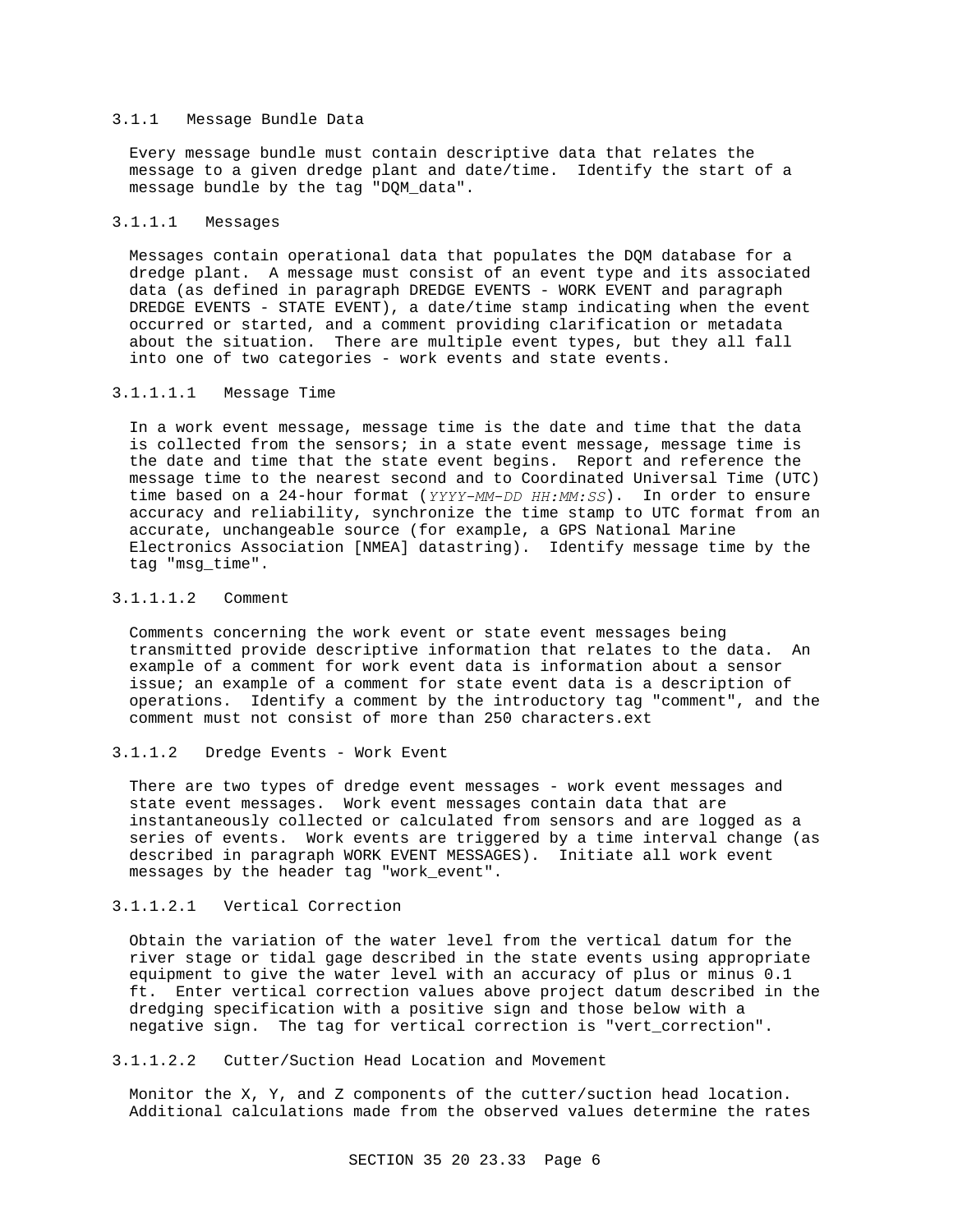of movement to track the progress of the dredge.

#### 3.1.1.2.2.1 Cutter/Suction Head Horizontal Position

Obtain the forwardmost point of the cutter/suction head using a positioning system operating with a minimum accuracy level of 3-10 feet horizontal Circular Error Probable (CEP). Report it as Latitude/Longitude WGS 84 in decimal degrees with West Longitude and South Latitude values reported as negative. Identify position values by the tags "ch\_latitude" and "ch\_longitude".

### 3.1.1.2.2.2 Cutter/Suction Invert Depth

Cutter/suction invert depth is the depth of the invert of the suction mouth relative to the surface of the water. Instrumentation must be capable of reporting to an accuracy of plus or minus 0.5 foot and a resolution to the nearest 0.1 foot with no tidal adjustments. Minimum accuracies are conditional to relatively calm water. Use the tag "ch\_depth" to identify the cutter/suction head depth.

### 3.1.1.2.2.3 Cutter/Suction Head Heading

The cutter/suction head heading is the angle of the centerline of the cutter/suction head and dredge ladder measured relative to true north. Provide all headings using industry-standard equipment. The heading must be accurate to within 5 degrees and reported to the nearest whole degree with values from 000 (true north) to 359 degrees referenced to a clockwise positive direction convention. Use the tag "ch\_heading" to identify the cutter/suction head heading.

### 3.1.1.2.3 Dredge Activity

Monitor dredge activity using a combination of the following parameters.

### 3.1.1.2.3.1 Slurry Velocity

Use a flow-metering device, calibrated according to the manufacturer's specifications, to record the slurry velocity to the nearest 0.01 fps with an accuracy of plus 0.5 fps. If the manufacturer does not specify a frequency of recalibration, conduct calibration prior to the commencement of work. Measure the slurry velocity for the same pipeline inside diameter as that used for the slurry density measurement. Associate the tag "slurry\_velocity" with this value.

# 3.1.1.2.3.2 Slurry Density

Use a density-metering device, calibrated according to the manufacturer's specifications, to record the slurry density to the nearest  $0.01$  g/cc. It is understood that the accuracy of this sensor can vary based on several factors, including the type of material, the magnitude of the cut, and the length of time since calibration. If the manufacturer does not specify a frequency of recalibration, conduct calibration prior to the commencement of work. Continuous monitoring of this sensor ensures that drift and other factors inherent in the dredging process can be accounted for in monitoring dredge activity. Associate the tag "slurry\_density" with this value.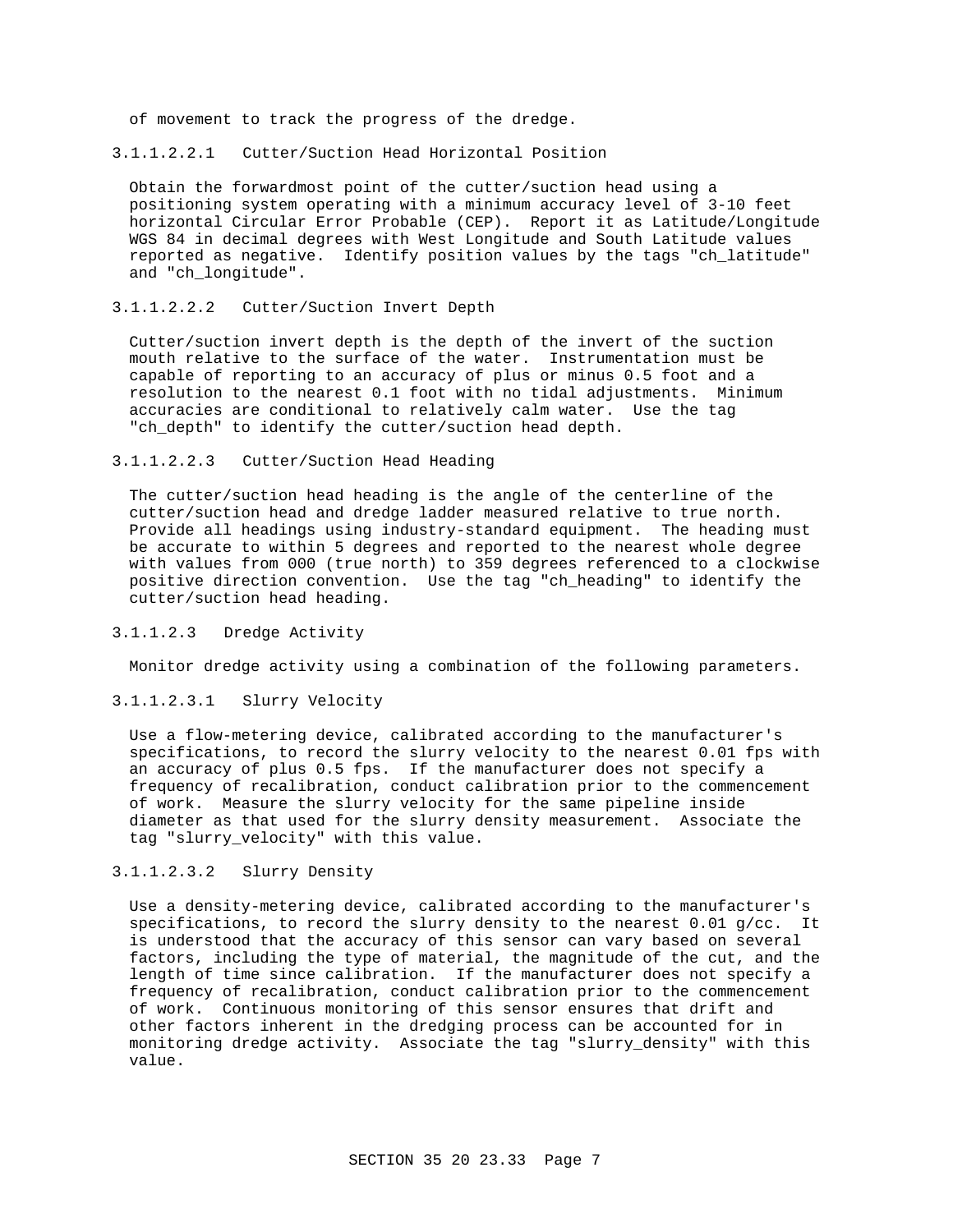#### 3.1.1.2.3.3 Pump RPM

The pump rpm is the number of revolutions per minute measured for the slurry pump shaft. Measure the shaft revolution rate (rev/min) with the highest level of accuracy that is standard on the vessel's operational displays either at the bridge or in the engine room. Identify this value by the tag "rpm".

### 3.1.1.2.3.4 Pump Vacuum

Measure the vacuum pressure of the dredge  $pump(s)$  (inches of mercury) as near to the eye as practicable in the pump's suction pipe with the highest level of accuracy that is standard on the vessel's operational displays either at the leverman's controls or in the engine room. Identify vacuum pressure by the tag "vacuum".

3.1.1.2.3.5 Pump Outlet Pressure

Measure the pump outlet pressure in the discharge line on the pump side of the flap valve in terms of pounds per square inch (psi) on a gauge. Identify pump outlet pressure by the tag "outlet\_psi".

3.1.1.2.4 Outfall Information (Open Water/Spill Barge Disposal)

Monitor the X and Y position of the terminal end of the outfall pipe continuously and report the position as part of the work event string.

3.1.1.2.4.1 Discharge Horizontal Position

Obtain the horizontal position of the outfall end of the discharge pipe using a positioning system operating with a minimum accuracy level of 3-10 feet horizontal Circular Error Probable (CEP). Report it as Latitude/Longitude WGS 84 in decimal degrees with West Longitude and South Latitude values being reported as negative. Identify position values by the tags "outfall\_latitude" and "outfall\_longitude".

3.1.1.3 Dredge Events - State Event

There are two types of dredge event messages - work event messages and state event messages. State event messages provide information about the current state of the dredge equipment or operations. They are created and sent only when a state changes. Since state events often cannot be collected in real time, state events are tagged with a date time stamp (referenced to Coordinated Universal Time [UTC]) that indicates when the state change happened relative to the work event message tag. This data is considered to be "true" until another state event tag of the same type is received. Indicate each type of state event message by a specific header tag as enumerated in the following subparagraphs. State events can be transmitted along with work event message bundles directly by the contractor using the indicated format, or they can be entered on the "State" tab in the DQM-provided software. However, they should be sent only if the state value changes.

## 3.1.1.3.1 Message Time

The state event time is the date and time that the event starts. Enter the leverman's time to the nearest second as local time and automatically convert to and report in UTC based on a 24-hour format (YYYY-MM-DD HH:MM:SS). Identify message time by the tag "msg\_time".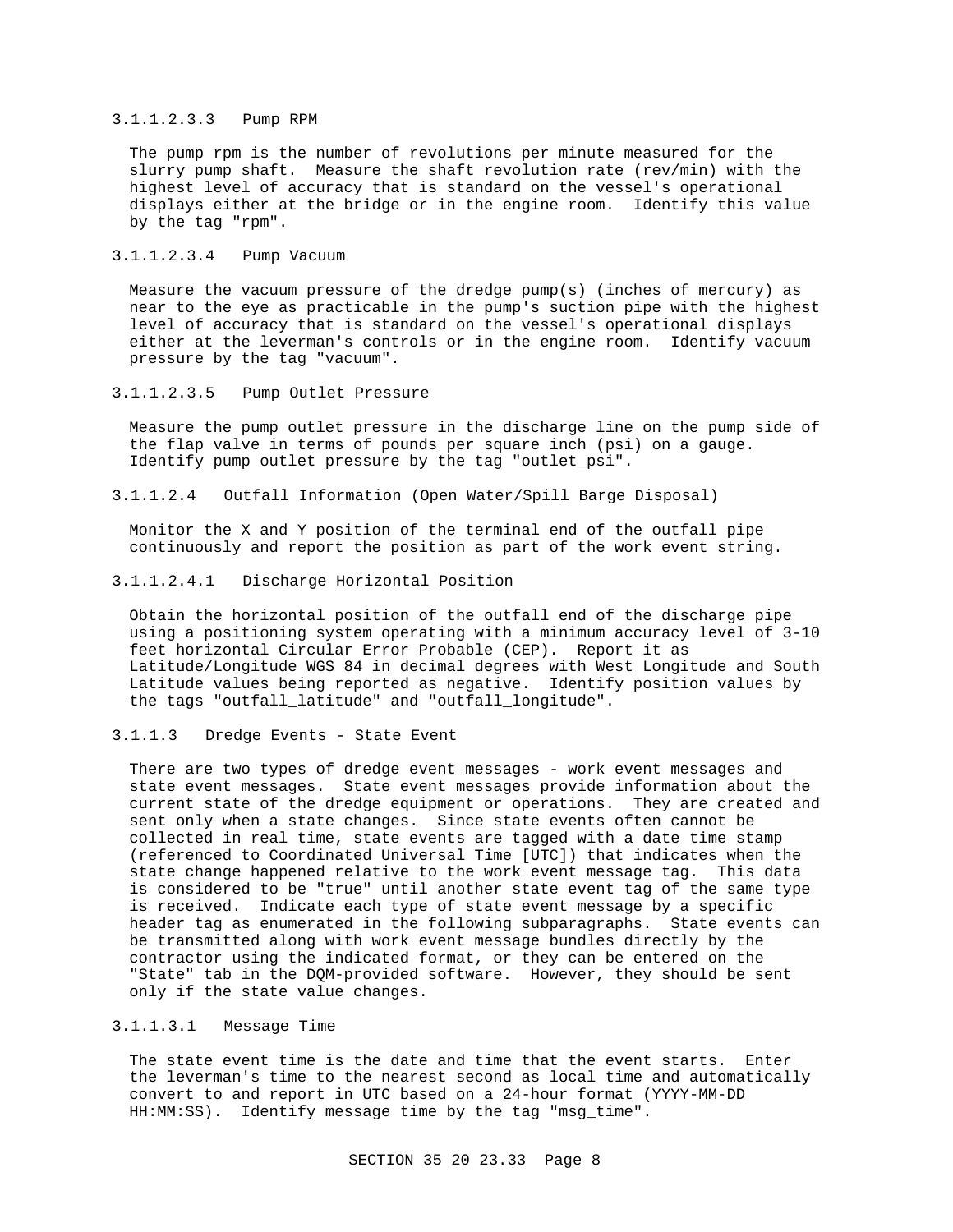#### 3.1.1.3.2 Contract Event

Report information concerning the contract under which dredging is being performed at the start and completion of each contract using the header tag "contract\_event".

3.1.1.3.2.1 Contract Number

Report the USACE-assigned contract number for the project using the tag "contract\_number".

3.1.1.3.2.2 Contract Start and End

Report the start and end of a contract using the tag "event\_type" with the appropriate value of "start" or "end".

3.1.1.3.3 Tide Station/River Stage Gage Event

Group together properties associated with the vertical correction (see paragraph VERTICAL CORRECTION) for the tide station/river stage gage under the header tag "station\_event". This information must be sent at the start of the contract and each time the dredge has moved enough to change the station being used.

3.1.1.3.3.1 Station Name

The station name is a concise name defining the tide station/river stage gage begin referred to. It must be introduced by the tag "station\_name", and it must not consist of a descriptor of more than 25 characters.

3.1.1.3.4 Length of Pipe Event

Report the leverman's estimate of the length of pipe downflow from the dredge pump, measured to the nearest whole foot, under the header tag "pipe\_length\_event". This information must be sent at the start of the contract and at the completion of each 24-hour period ending at midnight local time.

3.1.1.3.4.1 Floating Pipe

Report the total length of floating pipe with the tag "length\_floating".

3.1.1.3.4.2 Submerged Pipe

Report the total length of floating pipe with the tag "length\_submerged".

# 3.1.1.3.4.3 Shore Pipe

Report the total length of shore pipe with the tag "length\_land".

## 3.1.1.3.5 Booster Pump

Include information concerning the booster pumps being used under the header tag "booster\_pump\_event". A message must be sent to indicate any change in the status of the booster pumps being used.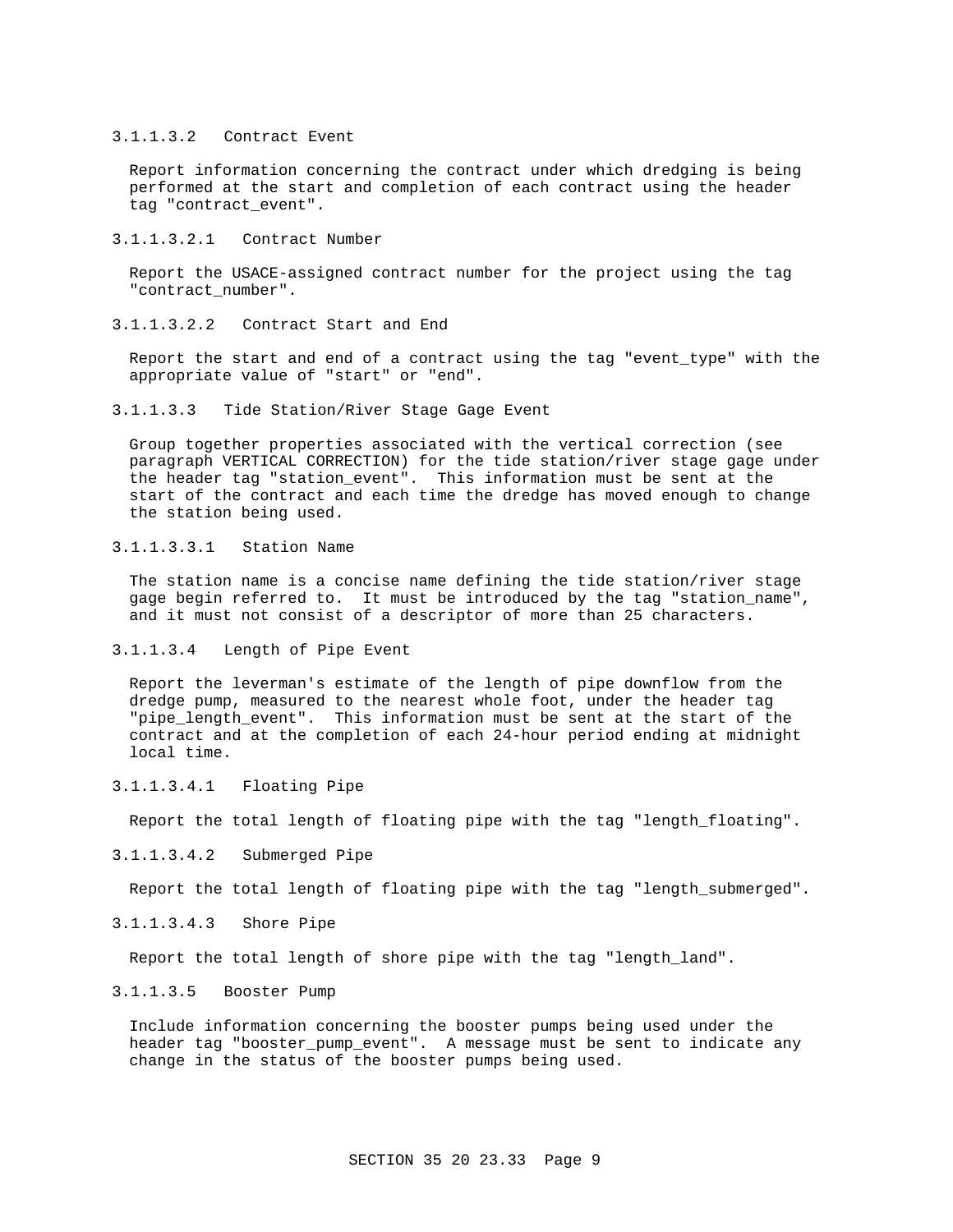### 3.1.1.3.5.1 Number of Booster Pumps

Upon the addition or removal of a booster pump, report the total number of booster pumps being used with the tag "booster\_total".

### 3.1.1.3.6 Dredge Advance

Measure the dredge advance, the total forward progress of the dredge relative to the centerline of the cut, to the nearest whole foot and cumulatively calculate over a 24-hour period from midnight to midnight local time. Identify it by the tag "advance\_daily". Report in Greenwich Mean Time (GMT)the msg\_time associated with this tag as the first timestamp of the following 24-hour period (based on the local time) rather than as midnight of the day for which the value was calculated.

# 3.1.1.3.7 Outfall Information

Monitor and send the X and Y position of the terminal end of the outfall pipe at the start of the contract and thereafter according to the following table. Discharge Heading and Pipe Elevation may be omitted if the dredge is not discharging into an upland disposal site. For beach nourishment, the horizontal X and Y position of the outfall must be sent at the start of the contract and at the completion of each 24-hour period ending at midnight local time.

| Discharge Location | Horizontal Position       | Discharge Pipe<br>Elevation | Discharge Outfall<br>Heading |
|--------------------|---------------------------|-----------------------------|------------------------------|
| Open Water         | Continuous Work Event N/A |                             | N/A                          |
| Scow               | Upon Change               | N/A                         | N/A                          |
| Beach              | Every 24 Hours            | N/A                         | N/A                          |
| Upland             | Upon Change               | Upon Change                 | Upon Change                  |

### 3.1.1.3.7.1 Discharge Location

Report information on where the slurry is being discharged with the tag "outfall\_location". Acceptable values include "upland", "open water", "beach", and "scow".

### 3.1.1.3.7.2 Discharge Horizontal Position

Obtain the horizontal position of the outfall end of the discharge pipe using a positioning system operating with a minimum accuracy level of 3-10 feet horizontal Circular Error Probable (CEP). Report it as Latitude/Longitude WGS 84 in decimal degrees with West Longitude and South Latitude values being reported as negative. Identify position values by the tags "outfall\_latitude" and "outfall\_longitude".

# 3.1.1.3.7.3 Discharge Outfall Heading

The discharge outfall heading is the angle relative to true north measured from the centerline of the pipe in the direction of discharge. Provide all headings using industry-standard equipment. They must be accurate to within 5 degrees and report to the nearest whole degree with values from 000 (true north) to 359 degrees referenced to a clockwise positive direction convention. Identify the discharge heading by the tag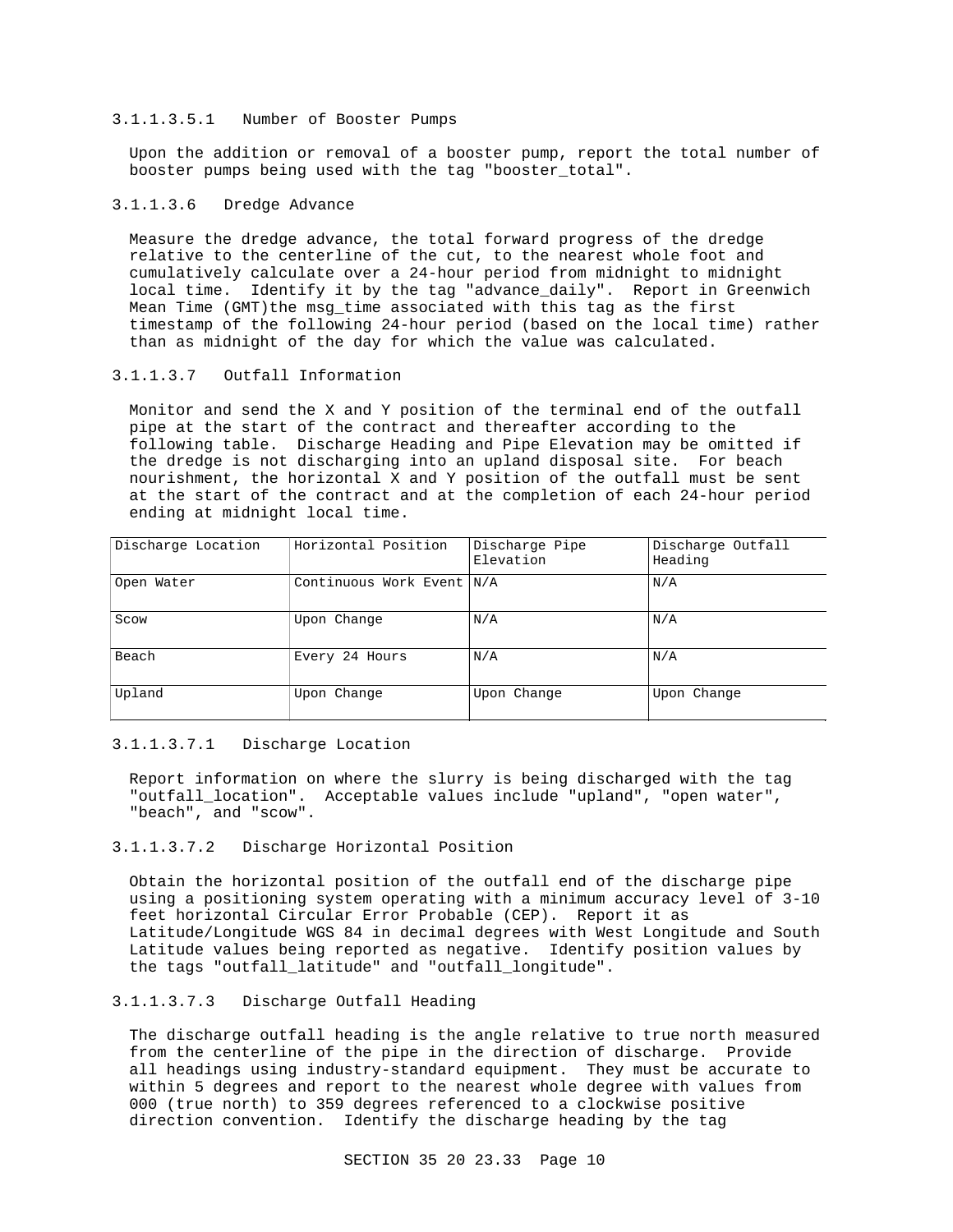"outfall\_heading".

3.1.1.3.7.4 Discharge Pipe Elevation

The discharge pipe elevation is the height of the outfall measured in feet and tenths of a foot relative to the project datum. The required accuracy is contingent upon contract requirements. Use the tag "outfall\_elevation" to identify this elevation.

3.1.1.3.8 Non-effective Work Event

Report delays and dredge downtime at the conclusion of the event. Submit the reason for the non-effective work time under the header tag "non\_eff\_event" within 24 hours of the event.

3.1.1.3.8.1 Non-effective Work Interval

Report the start and end times for the non-effective work event using the tags "msg\_start\_time" and "msg\_end\_time".

3.1.1.3.8.2 Dredge Function Code

Transmit the dredge operator indication of production delays, as listed on Form 4267, at the end of the non-effective interval. Identify dredge function event messages by the tag "function\_code" consisting of one of the following standardized entries to indicate the operation:

| AGV         | Assisting Grounded Vessels    |
|-------------|-------------------------------|
| CCH         | Change Cutterhead             |
| CCSH        | Clear Cutter Suction          |
| CLPJ        | Change Location Bar           |
| <b>COLL</b> | Collision                     |
| CPPL        | Clear Pump Pipeline           |
| CPR.        | Change Impeller               |
| DR          | Dike Repair                   |
| FBD         | Fire Boat Drills              |
| <b>HPL</b>  | Handling Pipe Line            |
| HSL         | Handling Swing Line           |
| HSP         | Handling Shore Pipe           |
| LDNE        | Loss Due to Natural Elements  |
| LDPV        | Loss Due to Passing Vessel    |
| LNL         | Transfer to New Location      |
| MISC        | Miscellaneous                 |
| MOB         | Mobilization & Demobilization |
| MSC         | Miscellaneous/Non-pay         |
| OC          | Out of Commission             |
| OR          | Operating Repairs             |
| P           | Preparation                   |
| PREP        | Preparation & Making Up Tow   |
| RPL         | Repair Pipeline               |
| SВ          | Sounding & Buoying            |
| SBT         | Stand-By Time as Directed     |
| SH          | Sundays-Holidays              |
| TFS         | Taking on Fuel & Supplies     |
| TOW         | Time on Tow                   |
| WAP         | Waiting Attendant Plant       |
|             |                               |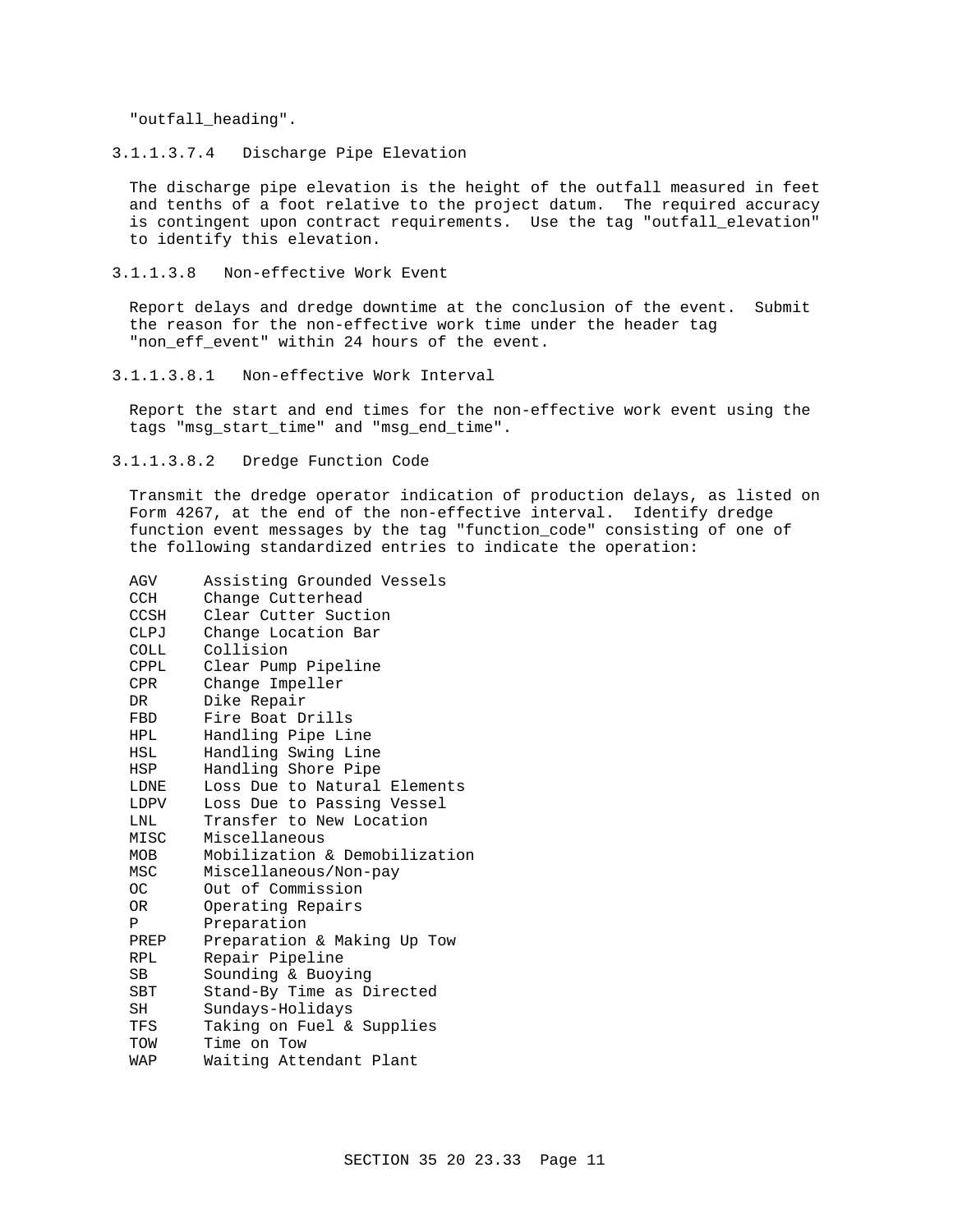#### 3.1.1.3.8.3 Additional Comments

Use the "comment" tag to provide additional explanation for the noted delays or downtimes. For example, when the code "LDPV" (Loss Due to Passing Vessel) is indicated, list the name of the vessel and the number of tows with the "comment" tag.

# 3.2 NATIONAL DREDGING QUALITY MANAGEMENT PROGRAM SYSTEM REQUIREMENTS

The Contractor's DQM system must be capable of collecting and transmitting information to the DQM onboard computer. Record the applicable parameters from paragraph REQUIREMENTS FOR REPORTED DATA as local events and transmit continuously to the DQM database anytime an Internet connection is available. Equip the dredge with a DQM computer system consisting of a computer, monitor, keyboard, mouse, data modem, Universal Power Supply (UPS), and network hub. Provide a standalone computer system, exclusive to the DQM monitoring system, with USACE DQM software installed on it. If a hardware problem occurs, or if a part of the system is physically damaged, the Contractor is responsible for repairing it within two business days of the determination of the condition or submitting a plan and timeline for repair if the repair will take more than two business days.

### 3.2.1 Computer Requirements

Provide a dedicated onboard computer for use by the Dredging Quality Management system. This computer must run the USACE DQM software and receive data from the Contractor's data-reporting interface. This computer must meet or exceed the following performance specifications:

| CPU: Intel or AMD processor with a (non-overclocked) clock speed<br>of at least 1.6 gigahertz (GHz) |
|-----------------------------------------------------------------------------------------------------|
| Hard drive: $250$ gigabytes $(GB)$ ; internal                                                       |
| $RAM: 4$ qiqabytes $(GB)$                                                                           |
| Ethernet adapter: Internal network card with an RJ-45 connector                                     |
| Ports: 1 free serial port with standard 9-pin connectors; 1 free USB<br>port                        |
| Other hardware: Keyboard, mouse, monitor                                                            |

Install a fully licensed copy of Windows 7 Professional Operating System or later on the computer specified above. Also install any necessary manufacturer-provided drivers for the installed hardware.

Locate and orient this computer to allow data entry and data viewing as well as to provide access to data ports for connection of external hardware.

## 3.2.2 Software

The DQM computer's primary function is to transmit data to the DQM shoreside database. Do not install software which conflicts with this function on this computer. The DQM computer must have the USACE-provided Dredging Quality Management Onboard Software (DQMOBS) installed on it by DQM personnel.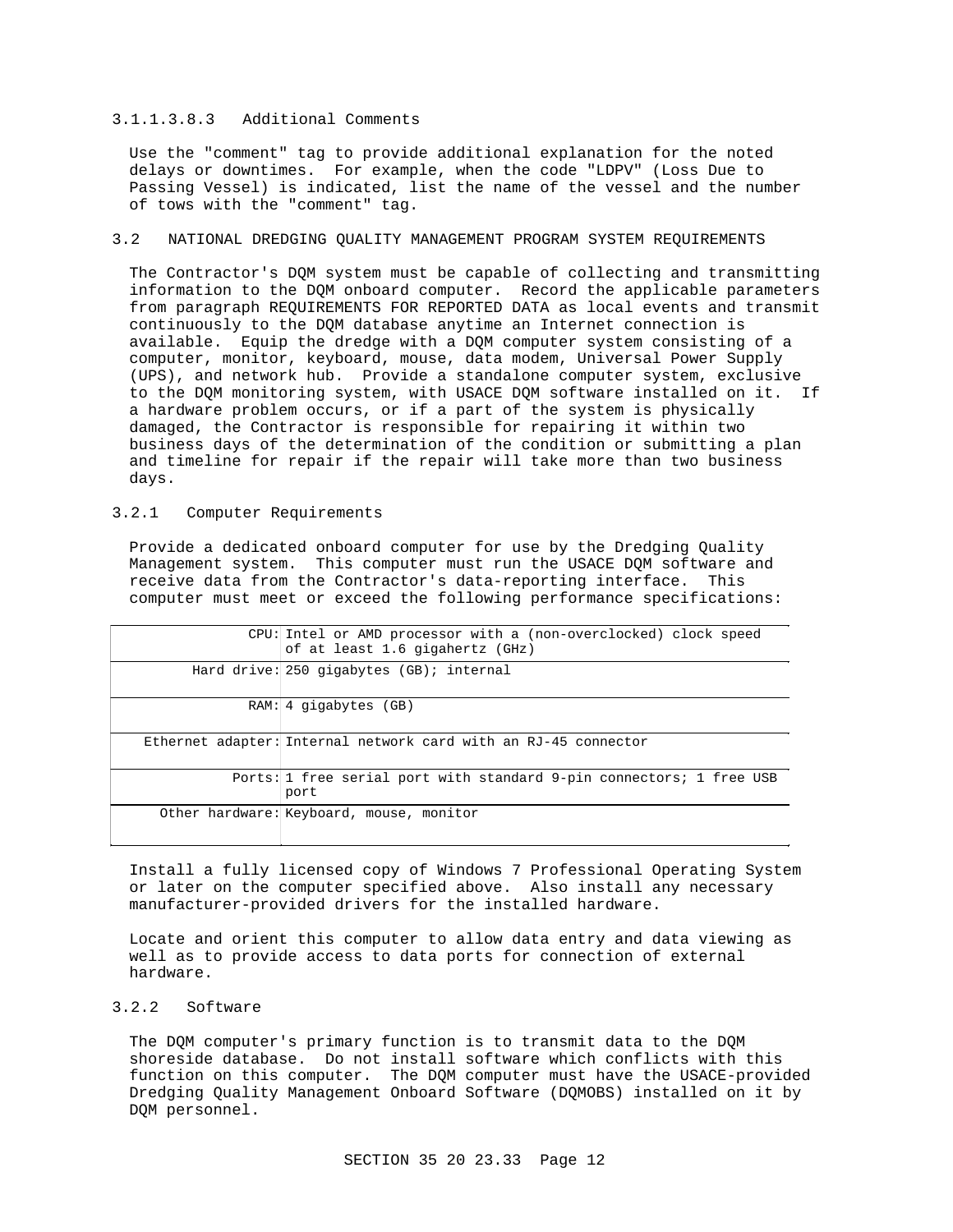### 3.2.3 UPS

Supply an Uninterruptible Power Supply (UPS) for the computer and networking equipment. It must interface with the DQM computer to communicate UPS status, and it must provide backup power at 1 kVA for a minimum of 10 minutes. Ensure that sufficient power outlets are available to run all specified equipment.

# 3.2.4 Internet Access

Maintain an Internet connection capable of transmitting real-time data to the DQM server as well as enough additional bandwidth to clear historically queued data when a connection is re-established. If connectivity is lost, que and transmit unsent data upon restoration of connectivity. Delays in pushing real-time data to the DQM database should not exceed four hours. Exceptions to these requirements may be granted by the DQM Support Center on a case-by-case basis with consideration for contract-specific requirements, site-specific conditions, and extreme weather events.

Acquire and install all necessary hardware and software to make the Internet connection available for data transmission to the DQM web service. Configure the hardware and software to allow the DQM Support Center remote access to this computer, and the telemetry system must be capable of meeting these minimum reporting requirements in all operating conditions.

In areas with poor cellular service and at the local District's discretion, it may be required to manually download the data on a daily basis using the protocol for retrieving and submitting backup files provided by the DQM Support Center. This method of data transmission should be used only if Internet connectivity is unavailable at the dredging site, and it should be considered a temporary measure.

### 3.2.5 Data Routing Requirements

Onboard sensors continually monitor dredge conditions, operations, and efficiency and route this information to the shipboard dredge-specific system (DSS) computer to assist in guiding dredge operations. Portions of this Contractor-collected information, as described in this specification, must be routed to the DQM computer on a real-time basis. Use an RS-232 serial interface with a baud rate of 9600 or 19200 bps to send standard sensor data to the DQM computer. Configure the serial interface as 8 bits, no parity, and no flow control.

Digitally log and transmit information regarding changes in the state of the dredge as close to the time of the occurrence as possible. These events can either be included in a separate message bundle going to the DQM onboard computer, or they can be entered on the "State" tab in the DQM Pipeline Software.

## 3.3 DREDGE MONITORING DATA

### 3.3.1 General

Onboard sensors continuously collect dredging data in support of the dredge Contractor's operations. Portions of this Contractor-collected information, as described in this specification, and store and transmit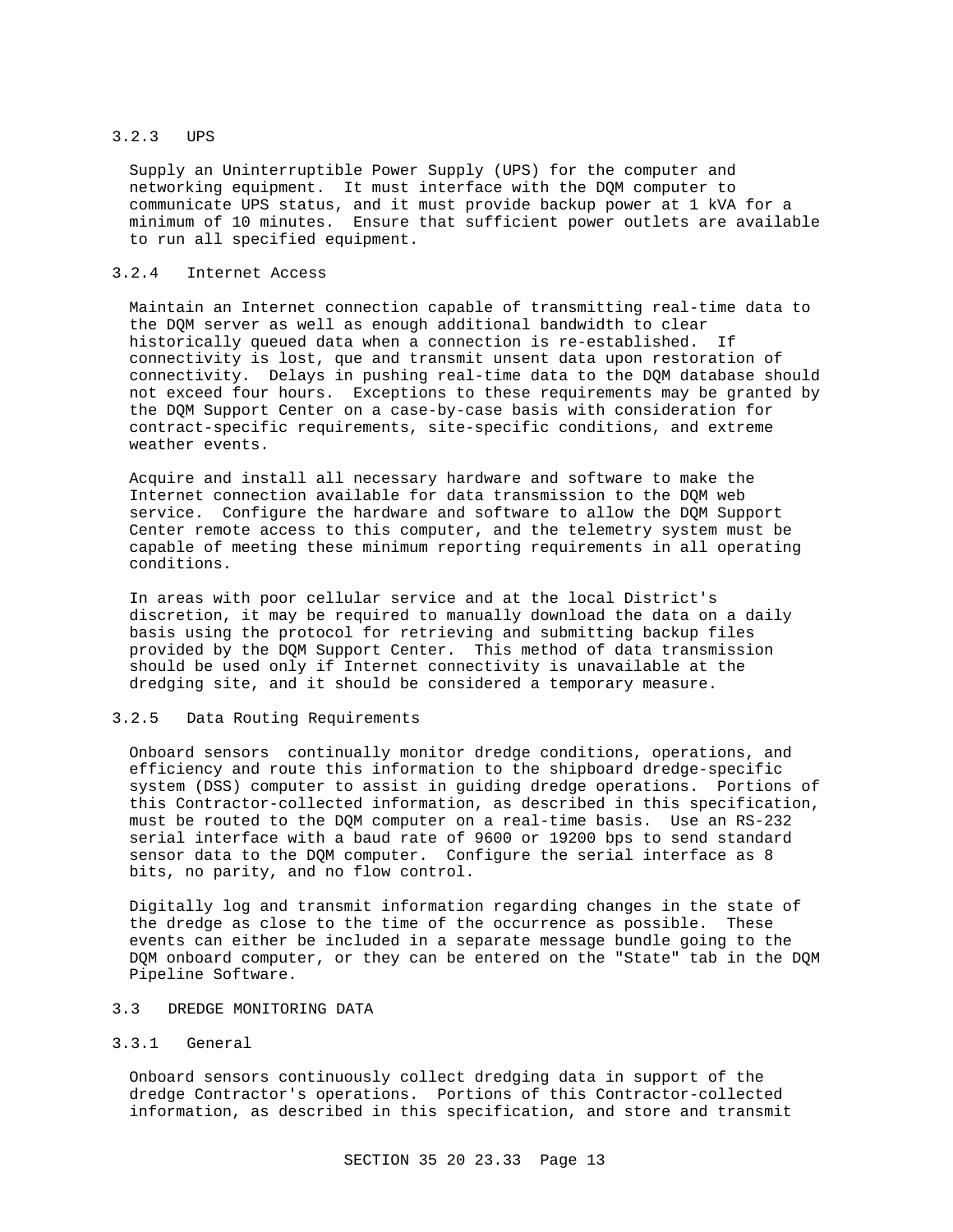calculations based on them to the DQM database on a near real-time basis. Additionally, digitally log and transmit information regarding the state of the dredge.

### 3.3.2 Data Measurement Frequency

The frequency of data transmission is dependent on the type of message being sent. Work Event messages contain data that are instantaneously collected or calculated from sensors and are logged as a series of events. State event messages are activated by a change in the dredge state.

## 3.3.2.1 Work Event Messages

Log data as a series of events. Each event must consist of a dataset containing dredge information (as defined in paragraph REQUIREMENTS FOR REPORTED DATA). Consider each set of measurements (for example, time and position) an event with a 6-12 second interval between work events. This interval must remain consistent across event types for the dredge plant.

Record a standard data string within one second of an event trigger with the time stamp and all parameters reflecting when the event happened.

### 3.3.2.2 State Event Messages

Consider a set of descriptive information (event name, time, description, comment) a state event. Record these events within 24 hours of a change in state with the time stamp reflecting when the event happened.

### 3.3.3 Parameter Transmission to the Web Service

Format the data as JSON (JavaScript Object Notation, as defined at http://www.json.org) strings of arbitrary length. These JSON strings represent a hierarchical data structure consisting of a message bundle which may contain 0-3 automatic data messages and any number of manual data messages.

A tag/parameter is reported only when it contains a value. Do not include "Null" value strings in a message bundle.

```
****************************
Message bundle
****************************
{
   "DQM_Data": {
     "messages": [
\{ "work_event": {
        "msg_time": <24-hour UTC time YYYY-MM-DD HH:MM:SS>,
          "vert_correction": <floating point 100th decimal place>,
          "ch_latitude": <decimal to 6 decimal places>,
          "ch_longitude": <decimal to 6 decimal places>,
          "ch_depth": <floating point 100th decimal 
place>, 
         "ch_heading": <integer value 000-359>,
          "slurry_velocity": <floating point 100th decimal place>,
          "slurry_density": <floating point 100th decimal place>,
          "pump_rpm": <integer>,
```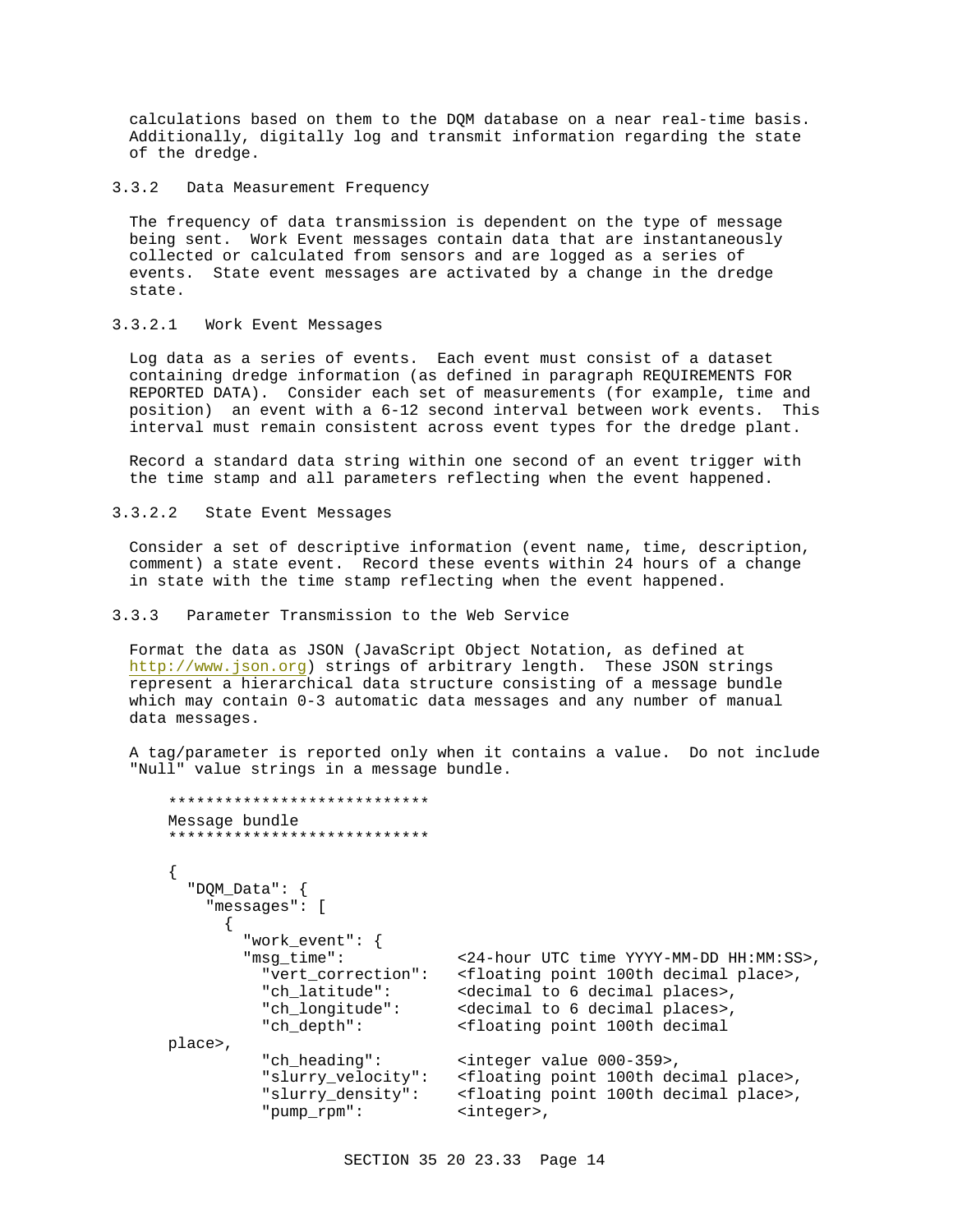```
 "vacuum": <floating point 100th decimal place>,
          "outlet_psi": <floating point 100th decimal place>,
         "comment": <string> },
        }
      },
\{"contract event": {
          "msg_time": <24-hour UTC time YYYY-MM-DD HH:MM:SS>,
          "contract_number": <string>,
          "event_type": <string - "start" or "end">,
         "comment": <string>
        }
      },
\{ "station_event": {
         "msg_time": <24-hour UTC time YYYY-MM-DD HH:MM:SS>,
         "station_name": <string>,
          "comment": <string>
        }
      },
\{ "pipe_length_event": {
         "msg_time": <24-hour UTC time YYYY-MM-DD HH:MM:SS>,
         "length_floating": <integer>,
         "length_submerged": <integer>,
         "length_land": <integer>,
         "comment": <string>
        }
      },
\{ "booster_pump_event": {
          "msg_time": <24-hour UTC time YYYY-MM-DDHH:MM:SS>,
          "booster_total": <integer>,
          "comment": <string>
        }
      },
\{ "advance_Event": {
         "msg_time": <24-hour UTC time YYYY-MM-DD HH:MM:SS>,
         "advance_daily": <integer>,
         "comment": <string>
        }
      },
\{ "outfall_position": {
          "msg_time": <24-hour UTC time YYYY-MM-DD HH:MM:SS>,
          "outfall_location": <string-"upland", "beach", "scow", 
"open water">
         "outfall latitude": <decimal to 6 decimal places>,
          "outfall_longitude": <decimal to 6 decimal places>,
          "outfall_heading": <integer value 000-359>,
          "outfall_elevation": <floating point 10th decimal place>,
          "comment": <string>
        }
      },
\{ "non_eff_event": {
         "msg_start_time": <24-hour UTC time YYYY-MM-DD HH:MM:SS>,
          "msg_end_time": <24-hour UTC time YYYY-MM-DD HH:MM:SS>,
```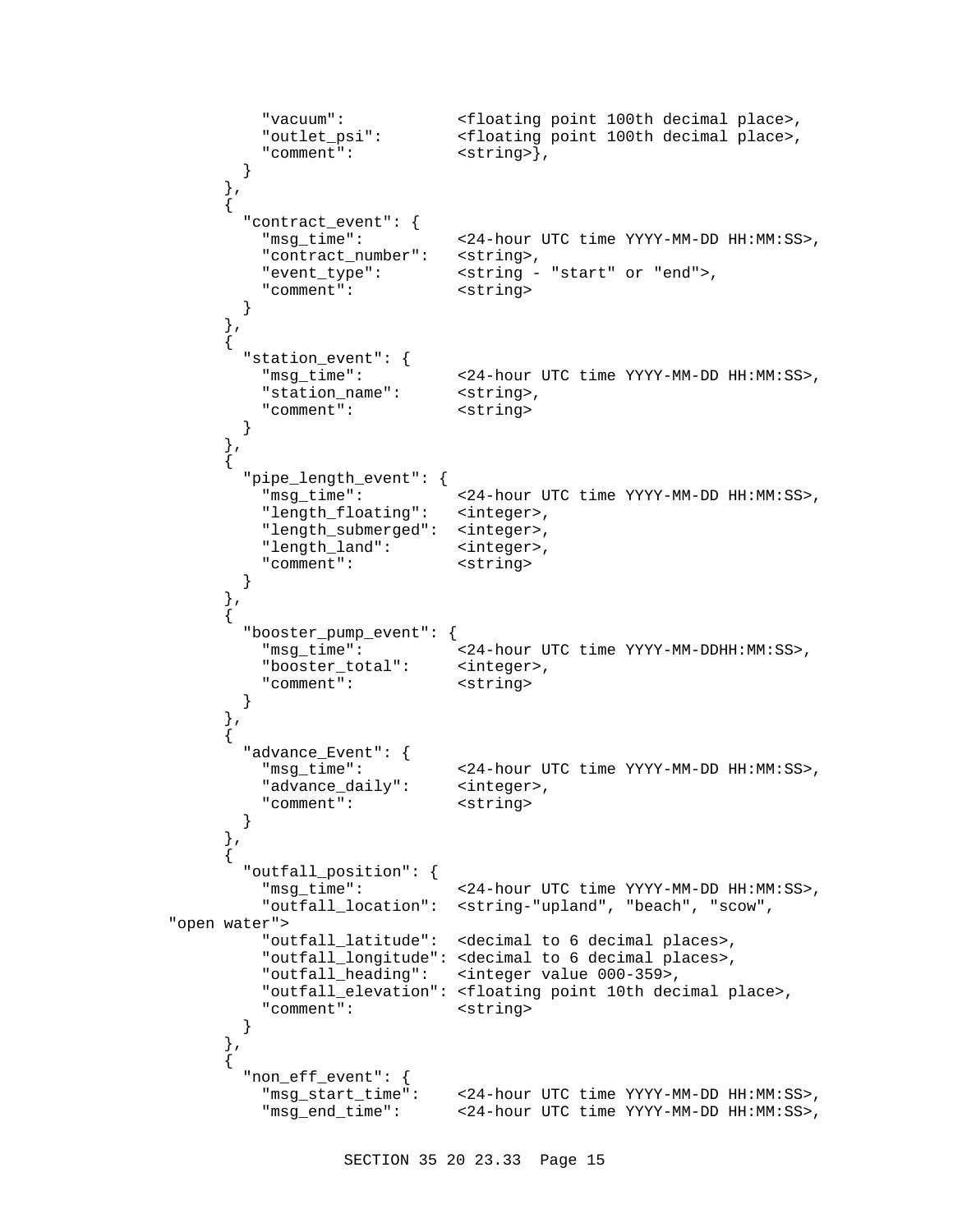```
 "function_code": <string - 1 to 4 characters>,
         "comment": <string>
        }
      }
    ]
   }
}
```
3.3.4 Contractor Data Backup

Maintain an archive of all data sent to the DQM computer during the dredging contract. The COR may require, at no increase in the contract price, that the Contractor provide a copy of these data covering specified time periods. Provide the data in the same JSON format as would have been transmitted to the DQM computer. There must be no line breaks between the parameters, and each record string must be on separate line. The naming convention for the files must be <*dredgename*>\_<*StartYYYYMMddhhmmss*>\_< *EndYYYYMMddhhmmss*>.txt.

Data submission must be via a storage medium acceptable to the COR.

At the end of the dredging contact, call the National DQM Support Center prior to discarding the data. The DQM Support Center will verify that all data has been received and appropriately archived before giving the Contractor discard permission. Record the following information in a separate section at the end of the dredge's onboard copy of the DPIP:

Person who called the National DQM Support Center Date of the call DQM representative who gave permission to discard the data

# 3.4 PERFORMANCE REQUIREMENTS

The Contractor's National Dredging Quality Management Program's data transmission must be fully operational at the start of dredging operations. To meet contract requirements for operability, the Contractor's system must provide an accurate data string return and be compliant with hardware requirements. Data string return is defined as the number of quality records within an event or state tag sent by the contractor's system to the DQM database. Quality data strings are considered to be those providing accurate values for all parameters reported when operating according to the specification. Make repairs necessary to restore data return compliance within two business days, or submit a plan and timeline for repair if the repair will take more than two business days. Failure by the Contractor to report quality data within the specified time window for dredge measurements as stated in the specifications (see paragraph INTERNET ACCESS, paragraph DATA MEASUREMENT FREQUENCY, and paragraph PARAMETER TRANSMISSION TO THE WEB SERVICE, will result in withholding of up to 10 percent of the contract progress payment per FAR 52.232-5 Payments under Fixed-Price Construction Contracts.

## 3.5 LIST OF ITEMS TO BE PROVIDED BY THE CONTRACTOR

DPIP

https://dqm.usace.army.mil

DQM System Paragraph 3.2 NATIONAL DREDGING QUALITY MANAGEMENT PROGRAM SYSTEM REQUIREMENTS, including all subparagraphs